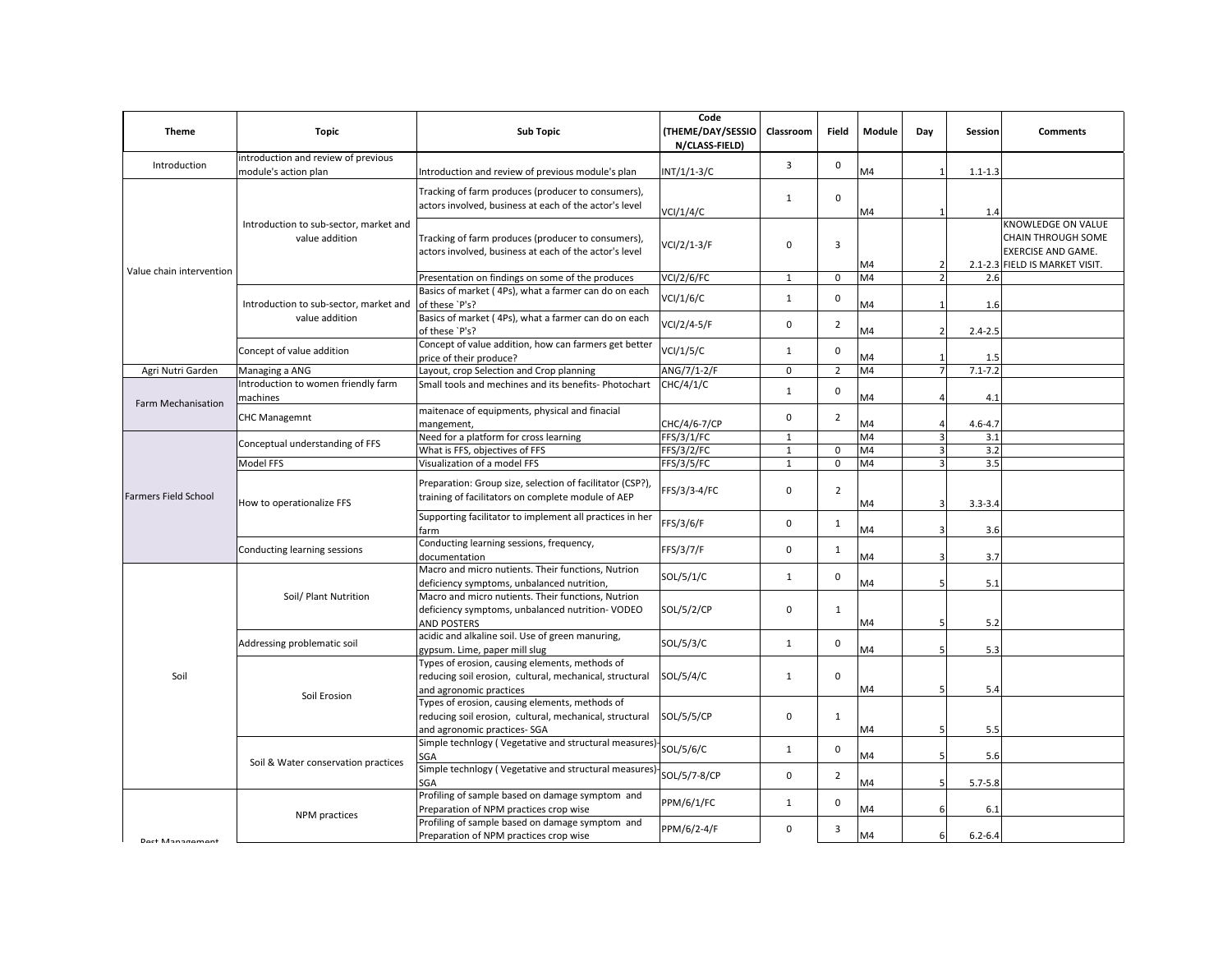| nest ividitagement                  |                                        |                                                         |                   |  |          |    |   |             |  |
|-------------------------------------|----------------------------------------|---------------------------------------------------------|-------------------|--|----------|----|---|-------------|--|
|                                     | major pests of impotant pules and      | Identifcation of major pest of important pulses, oi     | <b>PPM/6/5/FC</b> |  | 0        |    |   |             |  |
|                                     | oilseed crops                          | seeds etc: SGA and field visit                          |                   |  |          | M4 |   | 6.5         |  |
|                                     |                                        | Identifcation of major pest of important pulses, oi     | PPM/6/6-8/F       |  | З        |    |   |             |  |
|                                     |                                        | seeds etc: SGA and field visit                          |                   |  |          | M4 |   | $6.6 - 6.8$ |  |
| Agronomic practices                 | Principle of harvesting, Crop cutting, |                                                         |                   |  |          |    |   |             |  |
|                                     | umderstnaing production pattern        | Crop maturity stages and methods of harvesting          | AGP/7/3-4/FC      |  | O        | M4 |   | $7.3 - 7.4$ |  |
|                                     | Principle of harvesting, Crop cutting, | Crop maturity stages and methods of harvesting.         | AGP/7/5-6/F       |  |          |    |   |             |  |
|                                     | umderstnaing production pattern        | Consolidation of experience.                            |                   |  |          | M4 |   | $7.5 - 7.6$ |  |
| Farm Mechanisation                  | Farm Mechanisation                     | Use of mechanisation in primary tillage operations like |                   |  |          |    |   |             |  |
|                                     |                                        | power tiller. Tractor with MB plough, disc harrow,      | $CHC/4/2-3/C$     |  | $\Omega$ |    |   |             |  |
|                                     |                                        | Nine tine etc                                           |                   |  |          | M4 |   | $4.2 - 4.3$ |  |
|                                     |                                        | Use of mechanisation in inter culural operations (      | CHC/4/4/C         |  | 0        |    |   |             |  |
|                                     |                                        | various weeders, hoe etc)                               |                   |  |          | M4 |   | 4.4         |  |
|                                     |                                        | Use of mechanisation in inter culural operations (      | <b>CHC/4/8/CP</b> |  |          |    |   |             |  |
|                                     |                                        | various weeders, hoe etc)                               |                   |  |          | M4 |   | 4.8         |  |
|                                     |                                        | Use of mechanisation in harvest and post harvest:       | CHC/4/5/C         |  | 0        |    |   |             |  |
|                                     |                                        | Reaper, storager etc                                    |                   |  |          | M4 |   | 4.5         |  |
| Assessment and planning Action Plan | Practice of Facilitation               | Demo on training, assessment                            | ANP/8/1-4/CP      |  |          | M4 |   | $8.1 - 8.4$ |  |
|                                     |                                        |                                                         | ANP/8/5-7/C       |  | U        |    |   |             |  |
|                                     |                                        | individual Action plan preparation for next 6 months    |                   |  |          | M4 | 8 | $8.5 - 8.7$ |  |

This is developed by DAY-NRLM. If anyone is using this please acknowledge DAY-NRLM

30 26